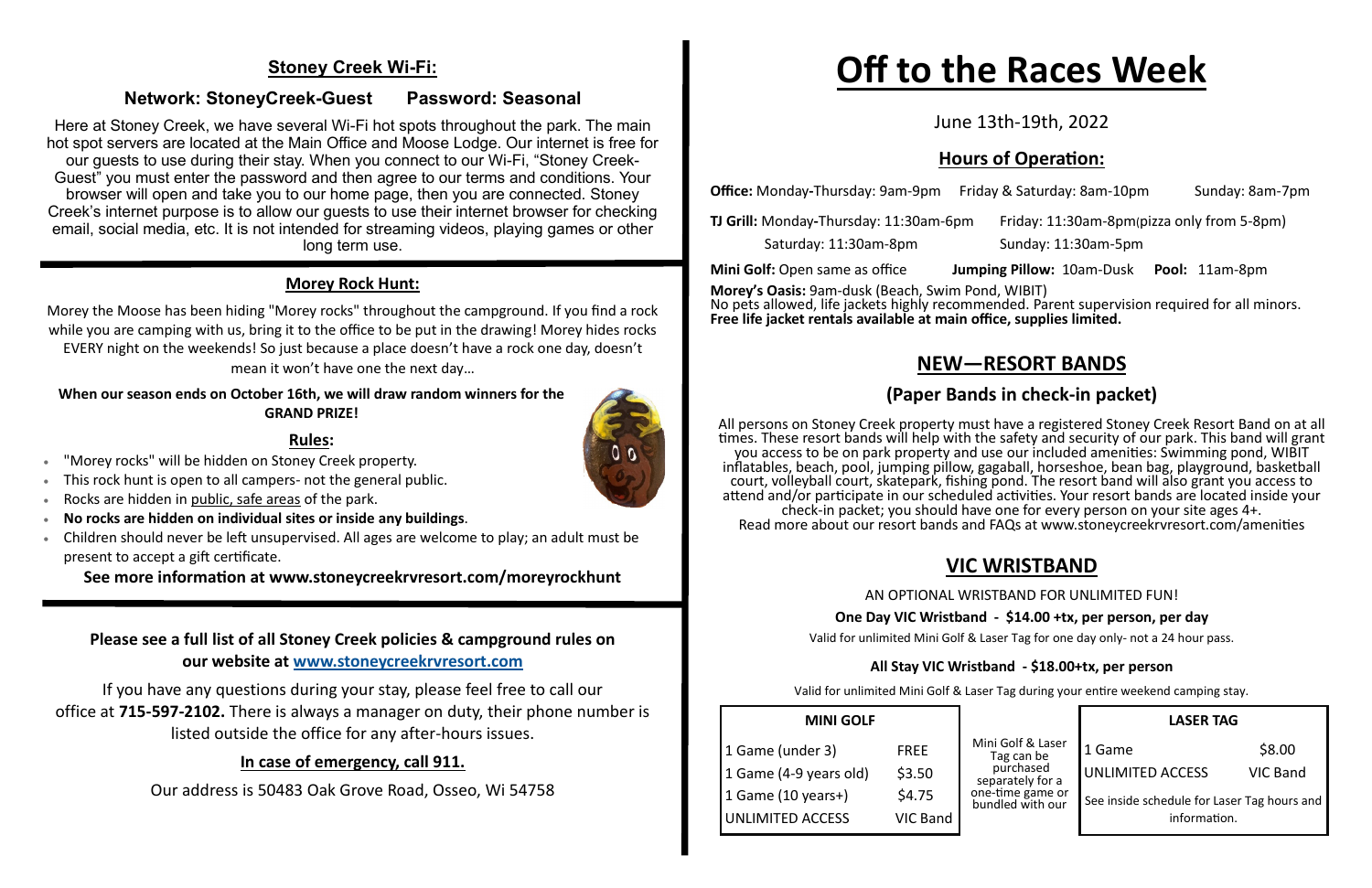## **Monday:**

**10am to 12pm: Mini Golf Special–** Buy 1 round, get a 2nd free!

1**pm: Train Rides–** Resort band required- Meet outside Moose lodge, must be in line by 1pm to ride. **2pm: Picture Time with Morey the Moose–** Meet outside the main office and bring your camera. **3pm: Foam Fun in the grass area by the pool-**towel and goggles recommended

**4pm: Lightning at the Basketball Court**

**7pm to 9pm: Laser Tag Open -** If you have a VIC wristband (sold separately, see front page) then you can play unlimited laser tag anytime between 7pm-9pm tonight. You can also just purchase one game of laser tag at the front desk for \$8 plus tax. (Must register for one time games at office before 7pm). Closed toe shoes recommended. Children under the age of 10 must be under parent/guardian supervision.

## **Tuesday**

**10am: Train Rides–** Resort band required- Meet outside Moose lodge, must be in line by 10am to ride. **12pm: Selfie Race–** Bring your team (2-4 ppl) & camera to the office to see which team is the fastest! **12pm to 3pm: Laser Tag Open -** If you have a VIC wristband (sold separately, see front page) then

you can play unlimited laser tag anytime between 12pm-3pm. You can also just purchase one game of laser tag at the front desk for \$8 plus tax. (Must register for one time games at office before 1pm). Closed toe shoes recommended. Children under the age of 10 must be with parent/guardian

**2pm: Picture Time with Morey the Moose–** Meet outside the main office and bring your camera. **4pm: Candy Bar Horseraces–** Join us in the grass area by the jumping pillow– Bring one full size

candy bar for each "horse" you would like to bet on. You can bet on 2 horses, there will be 3 races. **7pm to 9pm: Laser Tag Open -** VIC Wristband or Laser Tag ticket required, see instructions from Monday.

## **Wednesday:**

**10am-10:30am: Tiny Tot Jumping Pillow Time–** Calling all of our little Stoney Creek campers– 6 years old and under. Come enjoy some time at the jumping pillow. After 10:30am, all campers with wristbands can use jumping pillow again.

**12pm: Train Rides–** Resort band required- Meet outside Moose lodge, must be in line by 12pm to ride. **12pm to 3pm: Laser Tag Open -** VIC Wristband or Laser Tag ticket required, see instructions from Tuesday **1pm: Sand Castle Building Contest at the beach (Morey's Oasis)–** Build your sand castle before

1pm and then show it off to the judges at 1pm! Please note that our beach is lined with a black liner. If you reach the black liner while digging, STOP immediately.

**3pm: Foam Fun in the grass area by the pool-**towel and goggles recommended

**6pm: "Old Fashions" Wagon Ride–** Meet at Moose Lodge for a wagon ride around the park.

Old Fashions (ID Required) and Kiddie Cocktails available for sale at TJ Grill.

**6pm to 8pm: Laser Tag Open -** VIC Wristband or Laser Tag ticket required, see instructions from Monday. **8:30pm: Outdoor Movie in the grass area by the jumping pillow**– Movie announced on

CampersAPP. Bring your blankets, pillows, lawn chairs or anything you need to get comfortable.

## **Thursday:**

**11am: Hole in One Contest at Mini Golf**

**12pm: Foam Fun in the grass area by the pool-**towel and goggles recommended

**12pm to 3pm: Laser Tag Open -** VIC Wristband or Laser Tag ticket required, see instructions from Tuesday **1pm: Train Rides–** Resort band required- Meet outside Moose lodge, must be in line by 1pm to ride. **3pm: Picture Time with Morey the Moose–** Meet outside the main office and bring your camera. **4pm to 6pm: Store Sale– Come check out the savings!**

**5pm to 5:30pm: Ceramics available inside Moose Lodge–** prices range from \$4-25, cash only. **7pm to 9pm: Laser Tag Open -** VIC Wristband or Laser Tag ticket required, see instructions from Monday

# **Friday:**

**10am: Train Rides–** Resort band required- Meet outside Moose lodge, must be in line by 10am to ride. **12pm: Gagaball at the gagaball pit by jumping pillow 2pm: Relay Race in the grass area by the pool–** Bring your partner and get ready to race!

- **5pm to 8pm: Pizza Delivery-** Order pizza from TJ Grill and have it delivered to your site! ONLINE ORDERS: Order online by scanning the QR code to the left or type **ww.stoneycreektjgrill.cloudwaitress.com/** Select "order online", and "delivery"– make sure to enter your correct site number in the address box.
- **7pm to 9pm: Laser Tag Open -** If you have a VIC wristband (sold separately, see front page) then you can play unlimited laser tag anytime between 7pm-9pm tonight. You can also just purchase one game of laser tag at the front desk for \$8 plus tax. (Must register for one time games at office before 8pm). Closed toe shoes recommended. Children under the age of 10 must be with parent/guardian

## **Saturday:**

**9am: Stoney Creek Donuts Available–** Pre-order your Stoney Creek donuts Friday in the main office then pick up your donuts at Moose Lodge after 9am Saturday.

**10:30am-12pm: Bloody Mary & Mimosa Bar available inside Moose Lodge-**ID Required **11am:Candy Bar BINGO in the grass area by the jumping pillow (weather permitting)-** Bring one candy bar for each BINGO card you would like. You can bring blankets or lawn chairs to sit in the grass. You are welcome to play from your golf cart too, please park on the gravel road– not grass. **12pm: Foam Fun in the grass area by the pool-**towel and goggles recommended

**12pm to 3pm: Laser Tag Open -** If you have a VIC wristband (sold separately, see front page) then

you can play unlimited laser tag anytime between 12pm-3pm. You can also just purchase one game of laser tag at the front desk for \$8 plus tax. (Must register for one time games at office guardian

before 1pm). Closed toe shoes recommended. Children under the age of 10 must be with parent/

**1pm: Train Rides–** Resort band required- Meet outside Moose lodge, must be in line by 1pm to ride. **2pm: Picture Time with Morey the Moose at Moose Lodge–** bring your camera **3pm: Candy Bar Horseraces–** Join us in the grass area by the jumping pillow– Bring one full size

candy bar for each "horse" you would like to bet on. You can bet on 2 horses, there will be 3 races. **5pm**: **Cardboard Boat Races–** Bring your person-sized cardboard boat to Morey's Lagoon (across from skatepark) by 5pm sharp to race! Boats and paddles can ONLY be made of cardboard and duct tape. Will your boat make it across the lagoon? Fastest board and most creative boat win a prize! LIFE JACKETS REQUIRED FOR ALL—don't have one? Free rentals from office (limited supply) can play unlimited laser tag anytime between 6pm-9pm tonight. You can also just purchase one game of laser tag at the front desk for \$8 plus tax. (Must register for one time games at office before 7pm). Closed toe shoes recommended. Children under the age of 10 must be with parent/guardian

- 
- 
- **6pm to 9pm: Laser Tag Open -** If you have a VIC wristband (sold separately, see front page) then you

## **Sunday:**

**10am-10:30am: Tiny Tot Jumping Pillow Time–** Calling all of our little Stoney Creek campers– 6 years old and under. Come enjoy some time at the jumping pillow. After 10:30am, all campers with wristbands can use jumping pillow again.

**12pm: Foam Fun in the grass area by the pool-**towel and goggles recommended **2pm: Hole in One Contest at Mini Golf**

**5pm: Train Rides–** Resort band required- Meet outside Moose lodge, must be in line by 5pm to ride. **6pm to 8pm: Laser Tag Open -** If you have a VIC wristband (sold separately, see front page) then you can play unlimited laser tag anytime between 6pm-8pm tonight. You can also just purchase one game of laser tag at the front desk for \$8 plus tax. (Must register for one time games at office before 6pm). Closed toe shoes recommended. Children under the age of 10 must be with parent/guardian